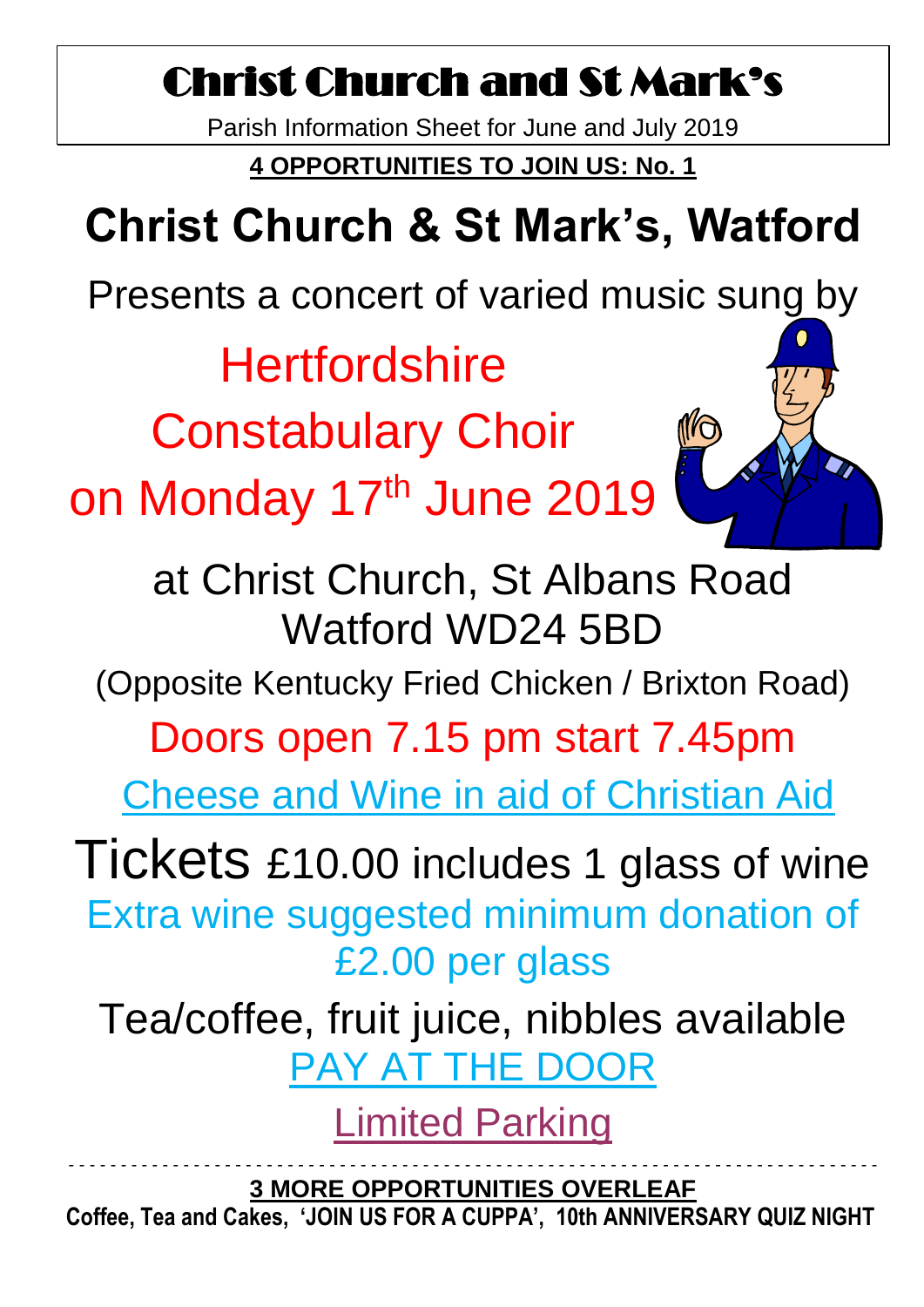## **Coffee, Tea and Cakes**

**(including Book Swap)**



Our coffee mornings are normally at Christ Church from 10am to 12 noon on the first Saturday of every month. Also: Bring a book and swap it with another for free; Buy a book for 50p The next Coffee, Tea and Cakes will be on: **Saturday 1st June Saturday 6th July.** All Welcome.



**Charity Registration Number 1130429** 

# **10th ANNIVERSARY QUIZ NIGHT**

**SATURDAY 22nd JUNE**

# **7.15pm**

**£9 per person Tables of 8**

**Food included BYO Drinks Christ Church, St Albans Rd, Watford** 

**Great fun Raffle Charity Sale Table**

**Support the charitable work of the Kwa Mkono Polio Hostel in Tanzania Book via kwamkono@gmail.com or 01494 258648**

### **'JOIN US FOR A CUPPA'**



at ST MARK'S CHURCH Every Saturday **July 6th to August 31st 2019 From 2pm-4pm** An opportunity to meet new and existing friends for a catch up. **All Welcome**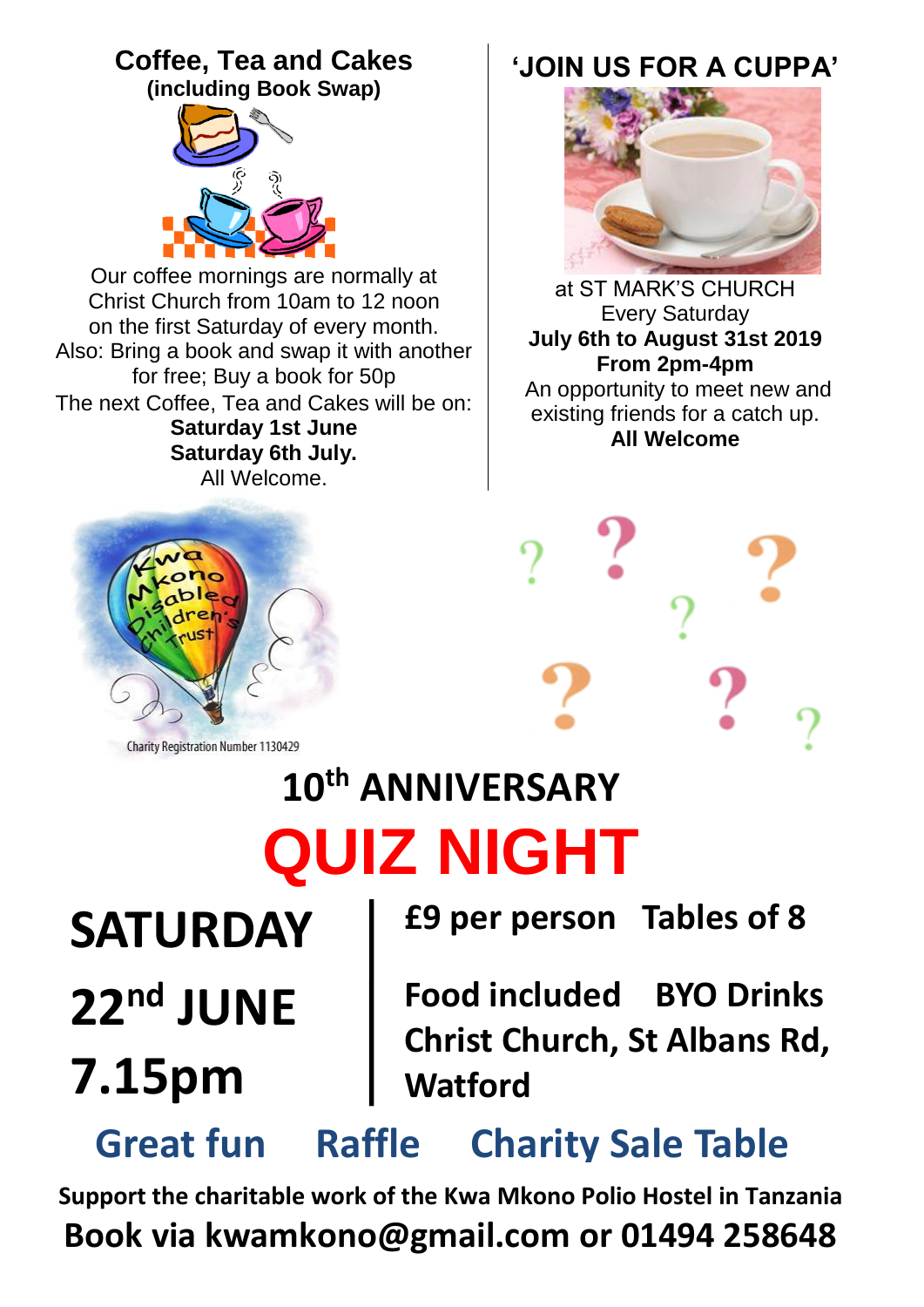#### **DATES IN JUNE 2019** (Excluding Lift Off! See dates below)

| 1st Sat 10.00am-<br><b>12.00noon</b> | Coffee, Tea & Cakes in Christ Church - including Book Swap                                                                                                                   |
|--------------------------------------|------------------------------------------------------------------------------------------------------------------------------------------------------------------------------|
| 2nd Sun 8.00am                       | Holy Communion (BCP) at Christ Church                                                                                                                                        |
| 2nd Sun 9.30am                       | Service of the Word with Holy Communion at St Mark's                                                                                                                         |
| <b>2nd Sun 10.30am</b>               | <b>Fairtrade Stall after the service at St Mark's</b>                                                                                                                        |
| <b>2nd Sun 11.00am</b>               | Service of the Word and Baptism at Christ Church                                                                                                                             |
| 2nd Sun 4.00pm                       | Afternoon worship in Hollytree House Lounge                                                                                                                                  |
| 5th Wed 10.00am                      | Holy Communion (Book of Common Prayer) at Christ Church                                                                                                                      |
| 5th Wed 11.00am                      | <b>Morning worship at Courtland Lodge</b>                                                                                                                                    |
| 9th Sun 9.30am                       | <b>Morning Prayer at St Mark's</b>                                                                                                                                           |
| 9th Sun 11,00am                      | <b>Parish Communion at Christ Church</b>                                                                                                                                     |
| 11th Tue 7.30pm                      | Gather Round  Ladies Picnic in Ann Covington's garden                                                                                                                        |
| 12th Wed 10.00am                     | Holy Communion (Book of Common Prayer) at Christ Church                                                                                                                      |
| 16th Sun 8.00am                      | Holy Communion at Christ Church, followed by breakfast                                                                                                                       |
| 16th Sun 9.30am                      | <b>Parish Communion at St Mark's</b>                                                                                                                                         |
| 16th Sun 11.00am                     | <b>Morning Prayer at Christ Church</b>                                                                                                                                       |
| 16th Sun 12.00noon                   | <b>Fairtrade Stall after the service at Christ Church</b>                                                                                                                    |
| 16th Sun 4.00-6.00pm                 | <b>Messy Church at Christ Church</b>                                                                                                                                         |
| 17th Mon 7.15 for<br>7.45pm          | Hertfordshire Constabulary Choir concert at Christ Church in aid of<br>Christian Aid. With cheese and wine, soft drinks and tea and<br>coffee. £10 per head. Pay at the door |
| 18th Tue 2.30pm                      | Tuesday Circle at St Mark's: Fundraiser for Peace Hospice Care                                                                                                               |
| 19th Wed 10.00am                     | Holy Communion (Book of Common Prayer) at Christ Church                                                                                                                      |
| 22nd Sat 7.30am                      | <b>Men's Breakfast at St Mark's</b>                                                                                                                                          |
| 22nd Sat 7.00pm for<br>7.30pm start  | Kwa Mkono 10th Anniversary Quiz Night at Christ Church. £9 a<br>head to include "ploughman's" supper + tea or coffee in interval.<br>Please bring your own drinks            |
| 23rd Sun 9.30am                      | <b>Morning Prayer at St Mark's</b>                                                                                                                                           |
| 23rd Sun 11.00am                     | <b>Parish Communion at Christ Church</b>                                                                                                                                     |
| 26th Wed 10.00am                     | Holy Communion (Book of Common Prayer) at Christ Church                                                                                                                      |
| 30th Sun 10.30am                     | Joint Communion Service at St Mark's                                                                                                                                         |
|                                      |                                                                                                                                                                              |

### **2019 LIFT OFF CALENDAR**

Messy Breakfast - 9:30 - 11:00 Messy Tots - 9:30 - 11:00 Explorers - 3:45 - 4:45 Ignite - 4:30 - 6:00 Holiday Club - 9:30 - 2:30 Garden Club - 10:00 - 2:00



| Wed<br>Thu<br>Mon<br>Fri<br>Sat<br>Sun<br>Tue<br>3<br>8<br>5<br>6<br>9<br>4 | <b>JUNE</b> |    |    |    |    |    |    |  |
|-----------------------------------------------------------------------------|-------------|----|----|----|----|----|----|--|
|                                                                             |             |    |    |    |    |    |    |  |
|                                                                             |             |    |    |    |    |    | 2  |  |
|                                                                             |             |    |    |    |    |    |    |  |
|                                                                             | 10          | 11 | 12 | 13 | 14 | 15 | 16 |  |
| 18<br>19<br>20<br>22<br>23<br>21<br>17                                      |             |    |    |    |    |    |    |  |
| 24<br>26<br>27<br>28<br>29<br>30<br>25                                      |             |    |    |    |    |    |    |  |

| Messy Church - 4:00 - 6:00 | JULY |     |     |     |     |     |     |
|----------------------------|------|-----|-----|-----|-----|-----|-----|
| en and Young Families      | Mon  | Tue | Wed | Thu | Fri | Sat | Sun |
|                            | 1    |     | 3   | 4   | 5   | 6   |     |
|                            | 8    | 9   | 10  | 11  | 12  | 13  | 14  |
|                            | 15   | 16  | 17  | 18  | 19  | 20  | 21  |
| <b>SYTIEM JS</b>           | 22   | 23  | 24  | 25  | 26  | 27  | 28  |
|                            | 29   | 30  | 31  |     |     |     |     |